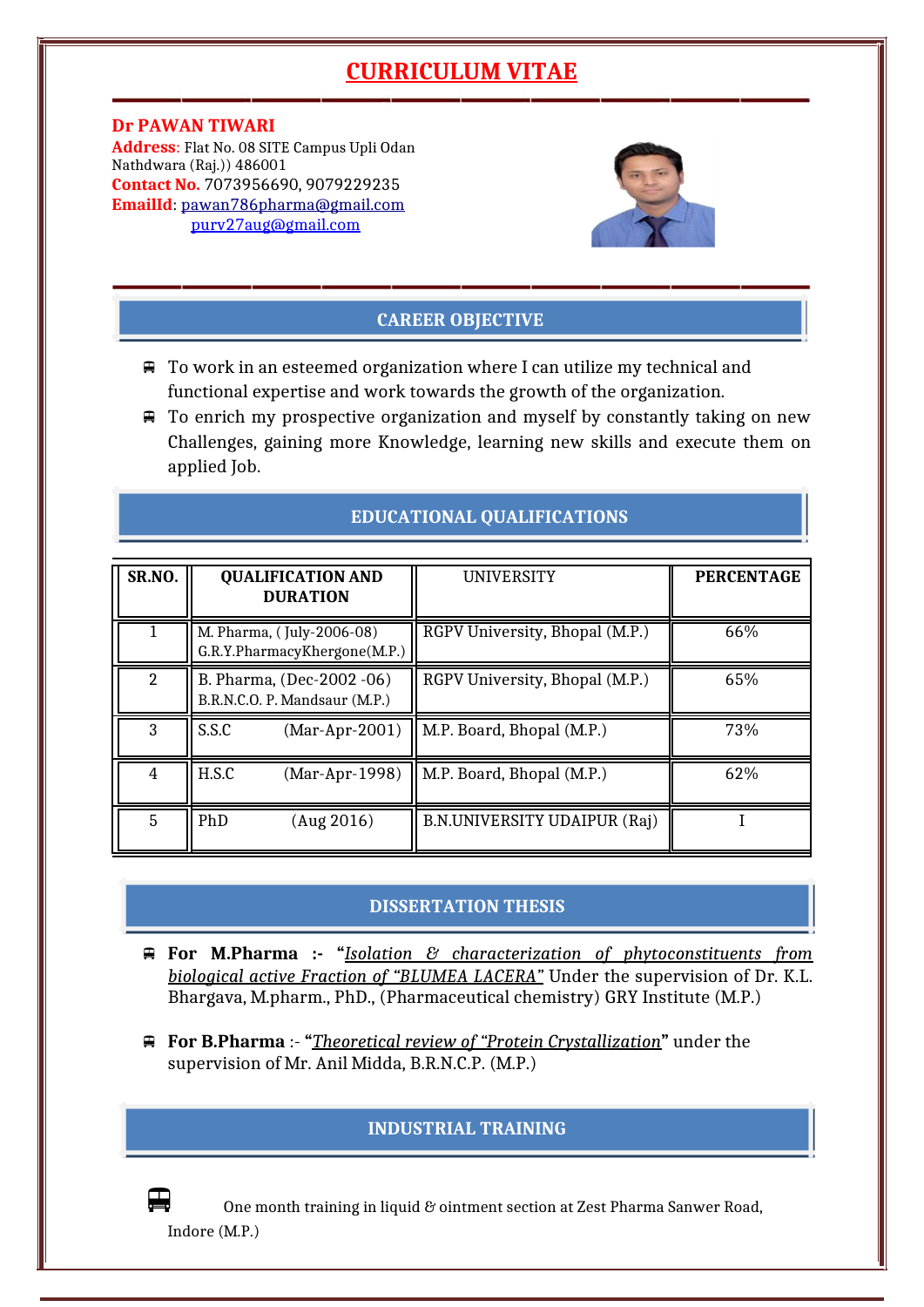## **WORK EXPERIENCE**

- Shrinathji Institute of Pharmacy, Nathdwara, Rajasthan. as Professor, Department of Pharmaceutical Chemistry (HOD) with subjects of Advanced medicinal chemistry I and MAT, From July 2019 to till date.
- Shrinathji Institute of Pharmacy, Nathdwara, Rajasthan. as Associate Professor, Department of Pharmaceutical Chemistry, with subjects of Instrumental Analysis and Pharmaceutical Chemistry, From Feb 2014 – June 2018.
- Program coordinator of National Social Services at Jiwaji University.
- Advisory Board of *International Journal of Pharmaceutical science and education.*
- Assistant Editor of *current research of pharmaceutical education*
- $\bigoplus$  Reviewer in Many national and international Pharmacy journal.
- **Program coordinator in college of All india survey of higher education**

## **TEACHING / INDUSTRIAL EXPERIENCE**

- **Teaching experience-12.6 years**
- **Seminar and Symposium**

.

Various seminar attended in National and international conferences and symposia

- **Guided 48 B. Pharm.** students in pharmaceutical sciences.
- **Guide 18 M. Pharm.** students in pharmaceutical Chemistry.

# **KEY SKILLS**

- $\bigoplus$  Instrument Handelling (U.V, I.R, Chromatographic Technique, PH Meter, Conductivity meter, Visible Spectrophotometer )
- Chemical Handling with Accuracy.
- Proficient in SOP Development and Flow Chart Preparation
- $\bigoplus$  Basic knowledge of Clinical trials and its Phases, Clinical Trial application requirements, Essential Clinical trial documents, Clinical Study Report, Auditing & Monitoring
- Scientific Writing and Creation of Essential documents
- $\bigoplus$  Possess knowledge about the responsibilities of Investigator, Auditor, Sponsor, Monitor, and clinical Research Associate.
- $\bigoplus$  Prediction of toxicity & biological activity of designed molecules via chemistry software.
- Innovative and Research Oriented Program.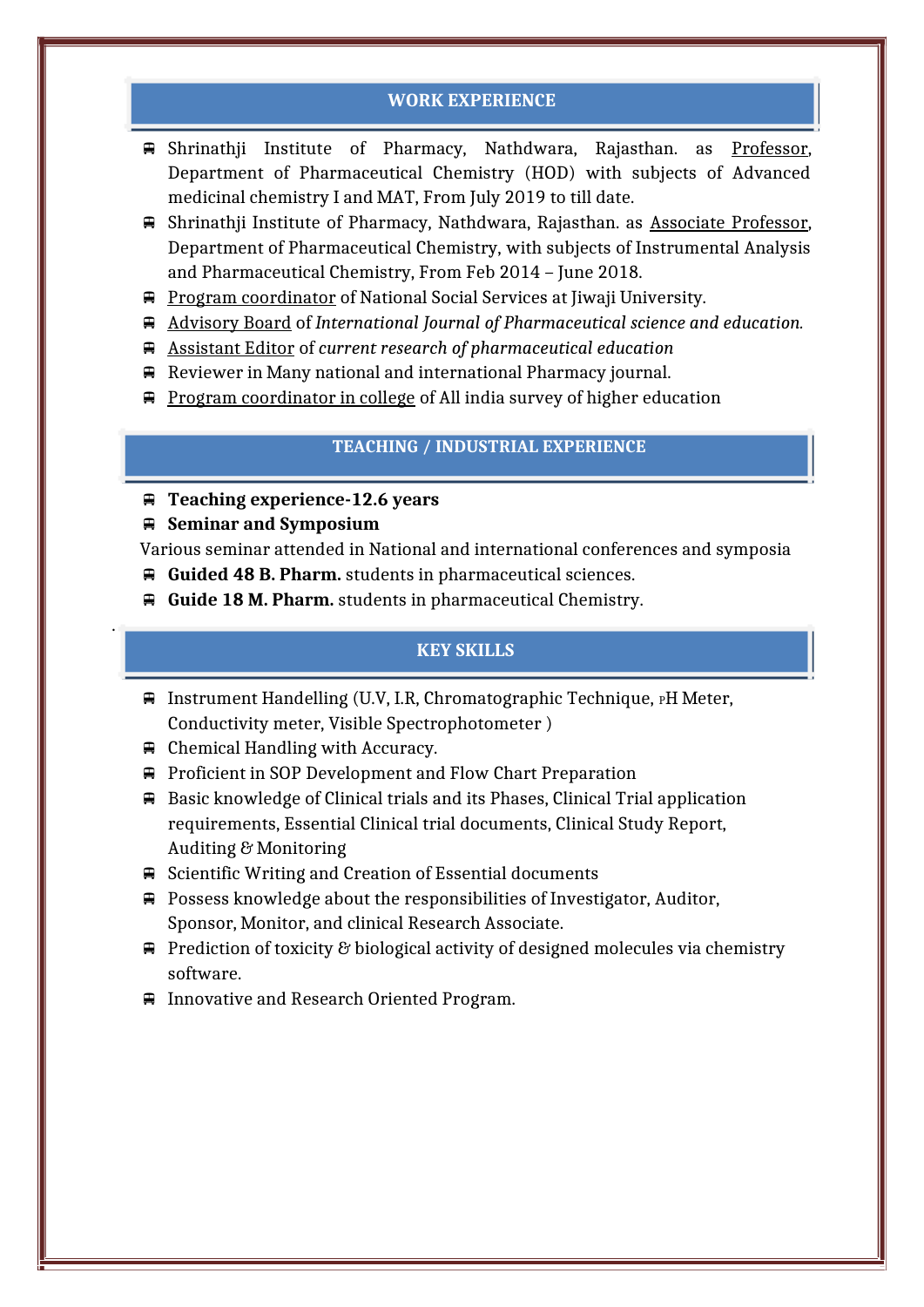#### **PHARMACEUTICAL SOFTWARE'S AND COMPUTER SKILLS**

- Basic knowledge of Computer, Microsoft word, Excel, Power point, ISIS, Chemoffice, Chemdraw, Instat, Chemix, End note, Reference Manager, QSAR, Docking, Molecular Modelling, Dragon, SPSS, IR-Pro, Sigmaplot, Chemsketch, Chemistry 3D structure Draw and energy minimization, Adobe Photoshop, Word/PPT to PDF conversion and vice versa, Microsoft Publisher and access, Web site design, Movie maker, Internet.
- Perfect in Chemistry structure drawing and NMR calculation using Chemoffice software.
- $\bigoplus$  Perfect in literature Survey and article writing (Research and Review).

## **INTEREST**

Teaching and Research in:

- $\bigoplus$  Microwave Synthesis and Chemical & Analytical Research Work
- Synthesis in different research work
- Medical Innovation & Revolution
- Pharmacology and Medicinal Chemistry-Drug Discovery and Development
- Synthetic and Organic Chemistry
- *In-Silico* drug design and Molecular Modelling (CADD)
- Docking Studies, Combinatorial synthesis, QSAR, Drug-receptor interaction studies , Computational analysis & Pharmaceutical Analysis
- Clinical Research and New Drug Development Process
- $\bigoplus$  Scientific Writing and Creation of Essential documents
- Oncology clinical trials, Pharmacovigilance

## **EXPERIENCE IN RESEARCH WORK**

#### **Pharmaceutics Research Area**

- NDDS : Preparation, Analysis,
- Dissolution: USP, IP.

### **Pharmaceutical Analysis Research Area:**

Handling of UV, FTIR, HPLC, TLC, CC, Hematology Analyzer, Digital pH, and all type of Titration.

#### **Pharmacognosy Research Area:**

- Diagnosis Test, Detection Test of Plant Material and Drugs.
- $\equiv$  Extraction and physiological investigation.
- Expert in slide preparation.
- Expert in Microbiological assay like Antibiotic, Vitamin, Vaccine etc.
- Sterility Testing of pharmaceutical product.

### **ALL Pharmacological and Biological Activity Research Area**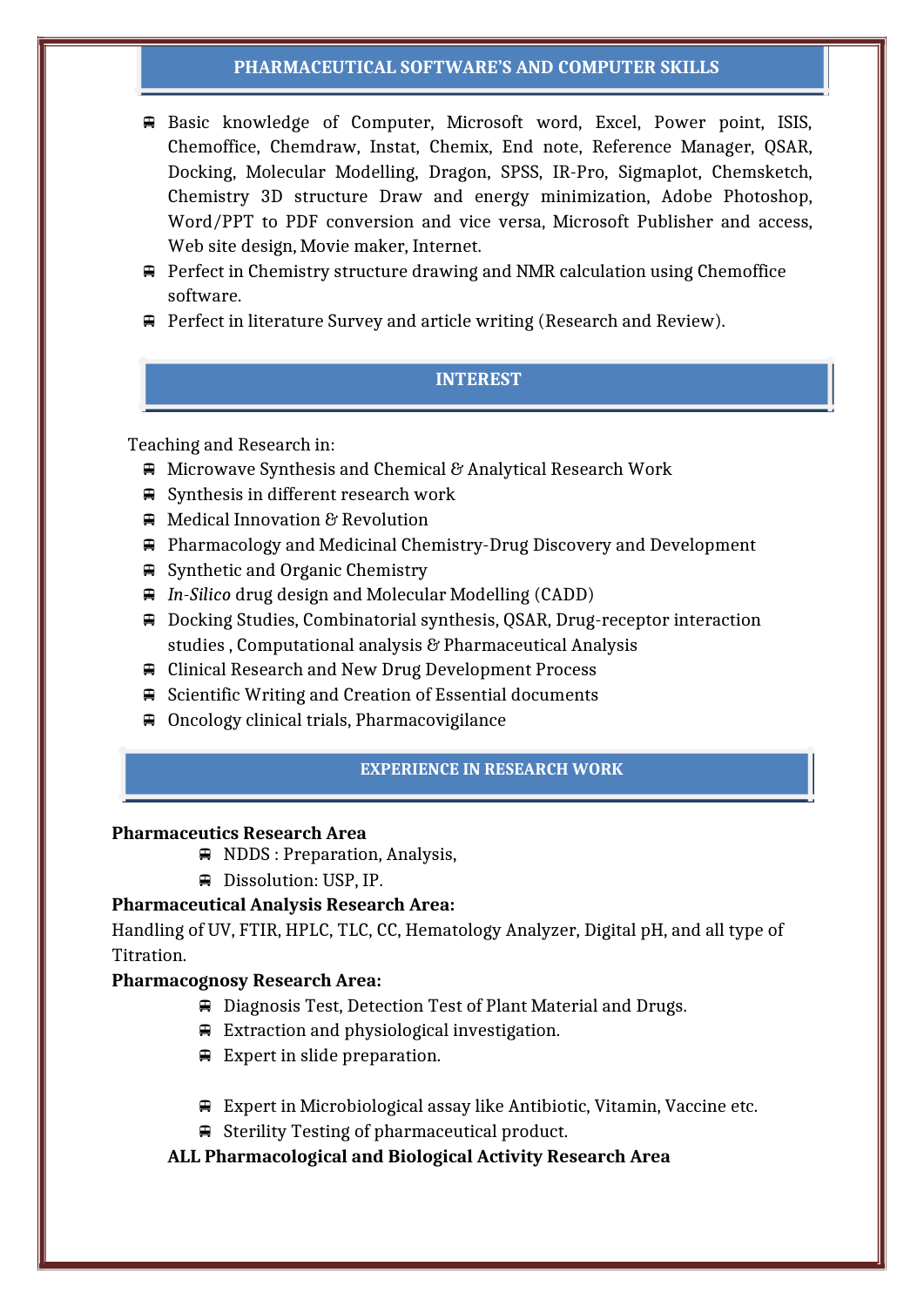#### **WORKSHOPS AND SEMINARS ATTENDED**

- Attended one day National Seminar on Research and Education in pharmaceutical science in GRY Institute of Pharmacy at khargone (Madhya Pradesh. (13 april 2008)
- $\oplus$  Attended Two day National seminar  $\mathcal C$  intellectual property Rights on Green pharmacy organized by B.R. Nahata College of pharmacy Mandsaur Madhya Pradesh. (24 april 2005)
- $\bigoplus$  Attended Two day 1<sub>st</sub> MP state APTI convention seminar "central province at the periphery of pharmacy profession- Strategies rectify" B.R. Nahata College of pharmacy Mandsaur Madhya Pradesh. (2-3 March2006)
- Attend one day Three features international seminar cum live consultation seminar on "Canadian immigration for higher studies, employment and residency " Mandsaur (Madhya Pradesh. (15 August 2005)
- Attend one day "Indian Pharmaceutical Association" pharma meet 2007 Indore Madhya Pradesh. ( 24 March 2007)
- Attend Two day workshop on Liquid chromatography and spectroscopy held on Indore Madhya Pradesh. (15-16 January 2008)
- Attend one day international seminar on "Computational Drug Discovery in Pharma Research and Development" held at school of pharmaceutical sciences, RGTU Bhopal Madhya pradesh (2 April 2008)
- Attend and participate one week National social scheame Programme held on Shri ramnath singh institute of pharmaceutical science and technology sitholi Gwalior Madhya pradesh. (14 Nov to21 Nov 2009)
- Attend one day National seminar "Recent innovations in pharmaceutical sciences and techonology" organized by BITS Pharmacy institute in Bhopal Madhya pradesh(11 Nov.2011)
- Attend one day National seminar "Current prospectives of analytical techiniques in pharmaceutical sciences" held on shrinath ji institute of pharmacy Nathdwara Rajasthan (24 Sep 2014).
- Attend one day National seminar on drug discovery and development "Preformulation :its impact on drud delivery" held on ITM university Gwalior Madhya Pradesh (18 Jan 2014)
- Attend one day National seminar on Drug Discovery and Development: Traditional Medicine and Ethenopharmacolgy Perspectives held on smiriti college of pharmaceutical education, Indore Madhya pradesh (19 Oct 2013).
- Attend 15 days Faculty Development Programme sponseared by AICTE, New Delhi on "Recent Trends and future prospective in Novel Drug Delivery system" organized by Vedica college of B. Pharmacy, RKDF University Bhopal Madhya Pradesh (11 Nov to 24 Nov. 2013).
- Attend one day National seminar "current trends and future prospects of pharmacy profession in health care" held on Shriramnath singh institute of pharmaceutical science and technology sitholi Gwalior Madhya pradesh. (25 2013).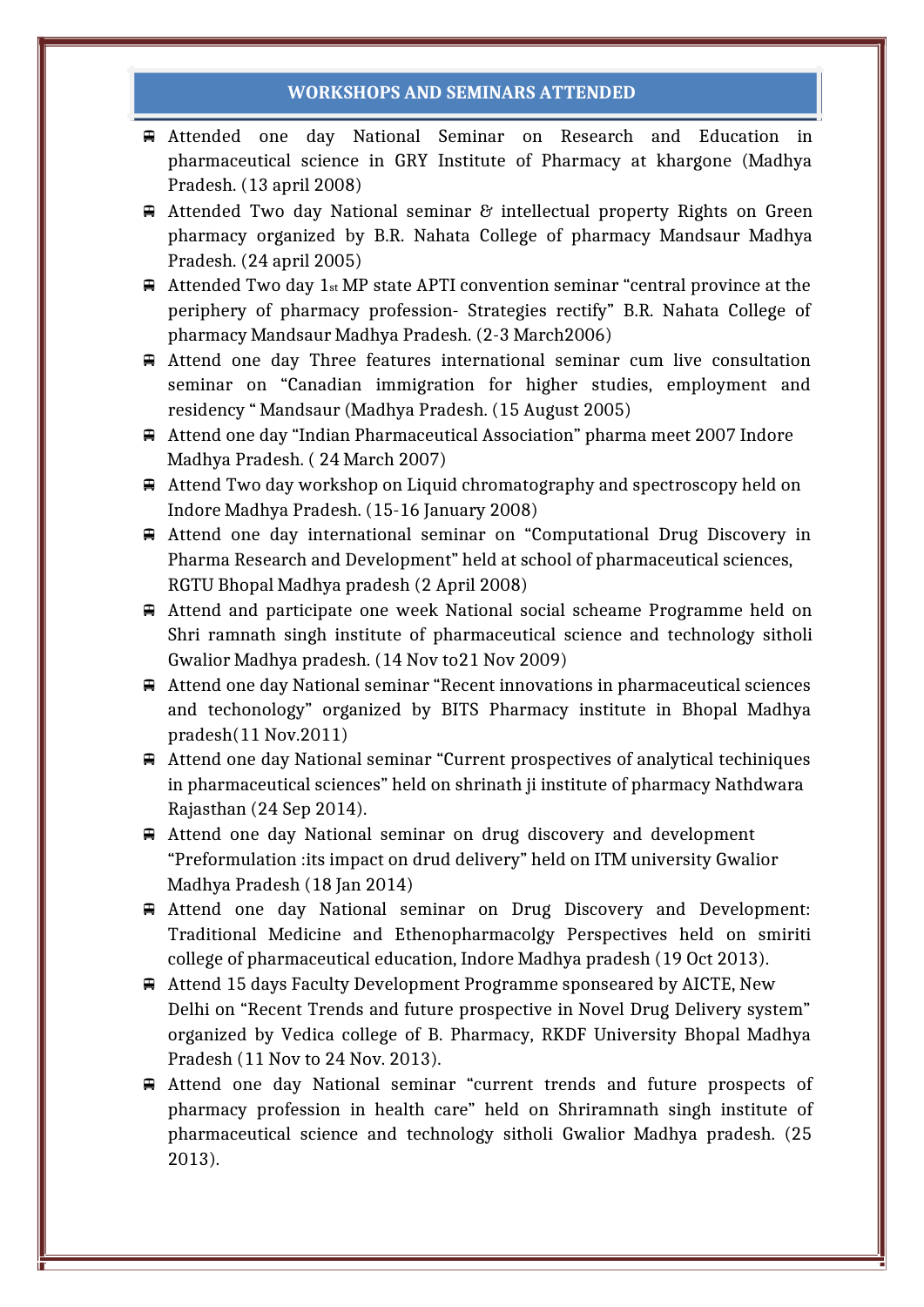- Attend Two day National Workshop " Instruments of pharmaceutical importance : Hands on Training" organized by Bhopal institute of technology and science – Pharmacy, Bhopal Madhya pradesh (6 and 7 th March 2014)
- Attend one day National seminar "Nanobiotechology and Development of Nano medicine: An advent prospective" organized by Daksh institute of pharmaceutical science, chattarpur Madhya Pradesh (22 Feb 2014).
- Attend one day National seminar Programme sponsored by DST, Bhopal on "Fostering Scientific Temper " organized by Vedica college of B. Pharmacy, RKDF University Bhopal Madhya pradesh (28 Feb. 2014).
- Attend one day National Conference sponsored by MPCST "Pharmaceutical industry – academia relation: current opportunities and future prospects" held on IPS –College of pharmacy-Gwalior Madhya Pradesh (16 Nov.2013)
- Attend two days National Conference sponsored by MPCST "The impact of globalization in pharmaceutical industry and Research "held on shriram college of pharmacy Banmore Gwalior Madhya Pradesh (21 and 22 march 2014)
- Attend one day AICTE sponsored National seminar "Advanced Trends in phytochemical investigation of herbal drugs" organized by central India institute of pharmacy, Indore Madhya Pradesh (24 Jan 2014).
- Attend two days National seminar sponsored by MPCST "Protocol Development of herbal Drugs and Biodiversity" held on Bansal college of Pharmacy, Bhopal Madhya Pradesh (12 and 13 Feb 2014)
- Attend three days National workshop sponsored by MPCST "Theoretical and practical Aspects of Instrumental Techniques in chemical analysis: Emphasis on Industrial and Environmental Application" held on IPS –College of pharmacy-Gwalior Madhya Pradesh (4,5 and 6 April 2014).
- Attend one day DST inspire New Delhi sponsored seminar "Science camp under inspire internship scheme" organized by shrinathji institute of pharmacy Nathdwara upli odan Rajasthan (07 july to 11 july 2014)
- Attend two days Participate I st Convection association of pharmaceutical teachers of india Rajasthan state brach sponsored by APTI( RAJAPTICON 2015) "Emerging Trends in pharmaceutical education, Research and Regulatory Affairs. (13-14 Feb 2015).
- Attend one day participate National conference organized by APP Rajasthan state branch in collaboration with pacific college of pharmacy, pacific University Rjasthan "Medicnal chemistry perspective in drug discovery and Therapy" on 12 Dec. 2015
- Attend one day participate National seminar "PHARMA SAPPHIRE-15" Organized by shrinathji institute of pharmacy Nathdwara .(2 April 2015)
- Attend one day National seminar on "Targeting of bioactive for therapeutic benefits" sponsored by DST and MPCST organized by Adina institute of pharmaceutical sciences (9 March 2014)
- Attend two days Certify of participation National workshop on awareness on various aspects of IPR:" Patents, copyrights, Trademarks and IC Design Layout "jointely organized by Department of electronics and information technology(DEITY) Gov. of India. (18-19 March 2016)
- Attend two days National conference sponsored DBT, ICMR and APTI "Contemporary technologies in drug delivery and invisaged future trends"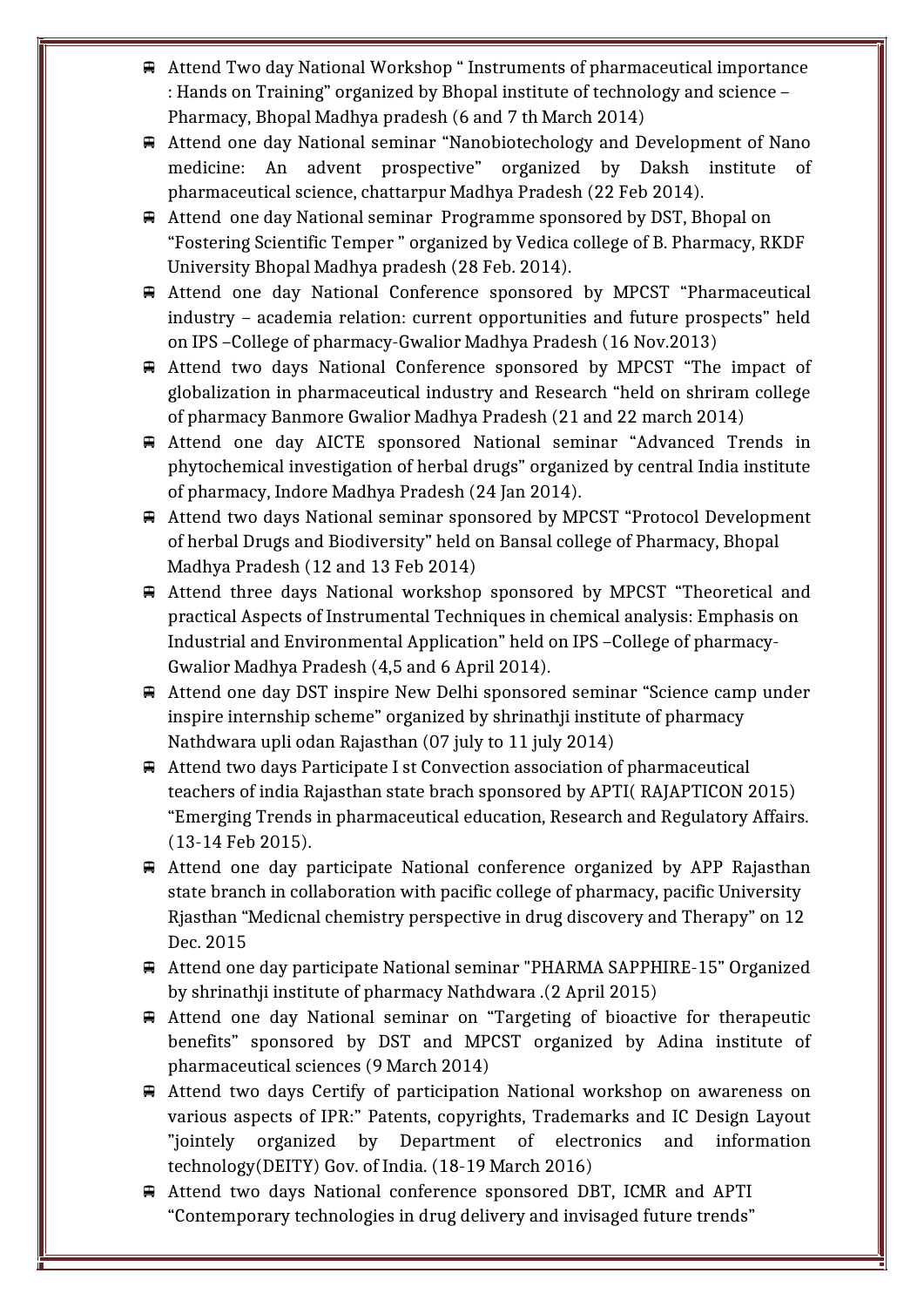organized by Geetangali institute of pharmacy, Geetangali University Udaipur, Rajasthan(12-13 august 2016).

- Attend one day (certificate of appreciation) pharmacist day -25 th September 2016 sponsored by Indian pharmacy Graduates association(IPGA) New Delhi organized by Bhupal Nobles college of pharmacy bhupal nobles university Udaipur Rajasthan (25 sep 2016)
- Attend one day awareness programme sponsered by Gov of India ministry of micro, small and medium Enterprises MSME- Development institute, Jaipur " Support for Entrepreneurial and Managerial Devlopment of MSEs through incubator" organized by shrinathji institute of pharmacy Nathdwara (19 Feb 2016)
- Attend two days Participate 2nd Convection association of pharmaceutical teachers of india Rajasthan state brach sponsored by APTI( RAJAPTICON 2016) "Training for Pharmacy Teachers :Fututre Prospectives". (11-12 March 2016).
- Attend two days National Workshop sponsored by Indian council of medical Research "Alternatives to Animals Experimentation: Current status and Challenges" organized by Geetangali institute of pharmacy,Geetangali university, Udaipur. (08-09 Jan 2016)
- Attend one day International Seminar on "Drug Design and Devlopment" organized by Nova college of pharmacy Jupudi,Vijaywada-521456 (18 dec.2017)
- Attend one day APP Sponsored 5 th indo west indies International conference on "Modern trends in pharmaceutical education and research" organized by indubhai patel college of pharmacy and research center, Dharmaj, petlad, anand Gujarat. (10 Dec.2017)
- Attend one day APP Sponsored 6 th annual convection of association of pharmacy professional "international youth day" at alwer college of pharmacy alwar Rajasthan. (12 Aug 2017).
- Attend one day national seminar sponsored by DST on Industrial advancement and academic research: A Correlation (IAAR-2018) organized by Department of pharmaceutical sciences MLSU Udaipur Raj. (20 march 2018).
- Attend one day APP Sponsored 6 th indo west indies International conference on "Challenges and Recent Trends in pharmaceutical sciences" organized by shrinathji institute of pharmacy Nathdwara Raj.(14 July.2018)
- Attend two days Certify of participation National workshop on awareness on various aspects of IPR:" Patents, copyrights and Trademark " organized by Nathdwara institute of Engineering and technology, Nathdwara Department of electronics and information technology(DEITY) Gov. of India. (08-09 Sep 2017).
- Attend two days National seminar on Excellence, Equity and Expansion in higher education (3EHE-2017) Jointely organized by Janardan Rai nagar Rajasthan vidyapeeth (Deemed University) and aishwarya college Udaipur (13-14 june 2017)
- Attend one day National Seminar sponsered by DST "Geographical indication application filing and awareness programme" organized by Geetangali institute of pharmacy, Geetangali university Rajasthan (18 th March 2017)
- Attend two days National seminar sponsered by IPGA "current Trends and challenges in pharmaceutical sciences" organized by Bhupal Nobles college of pharmacy Udaipur (24-25 Sep 2017)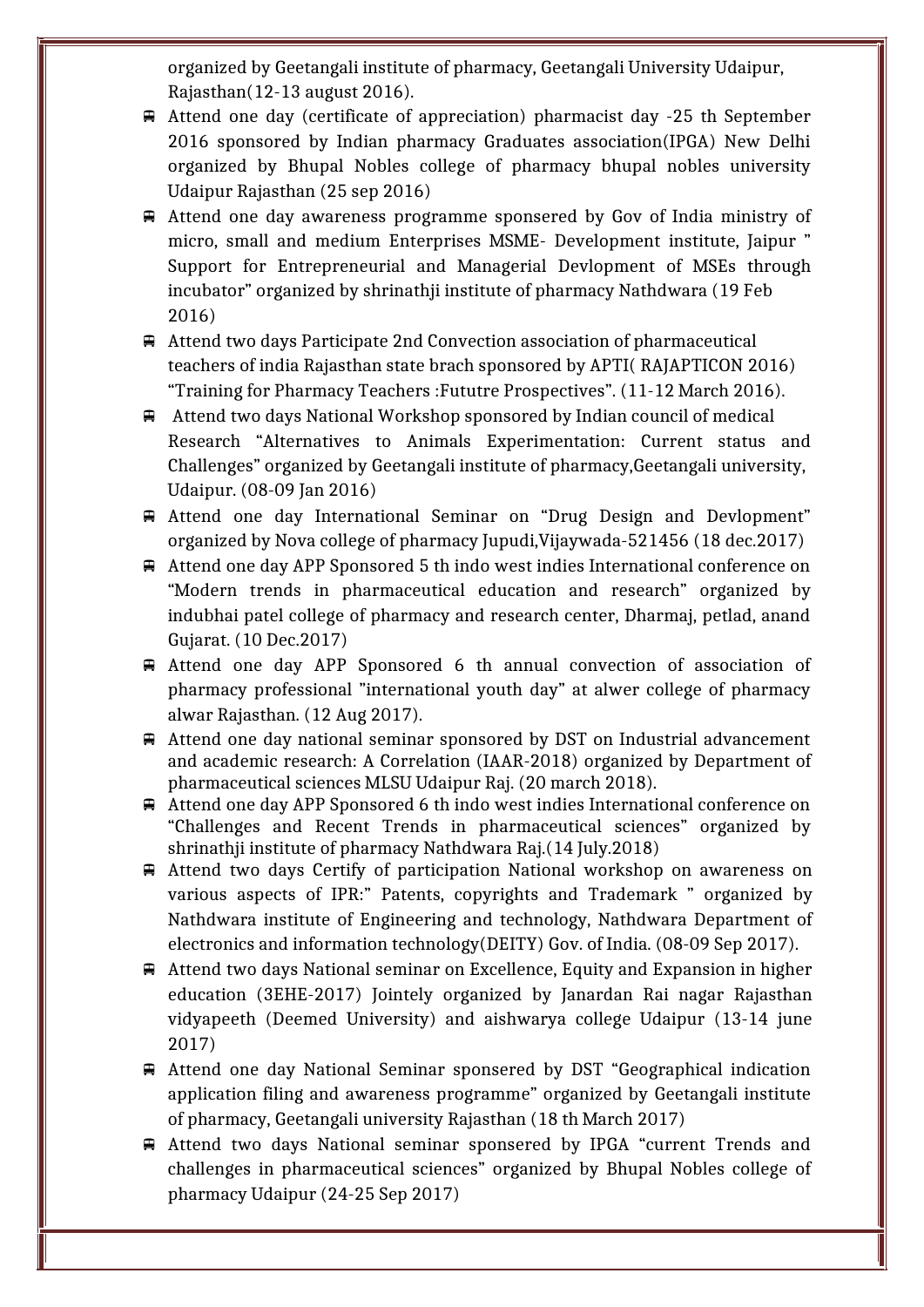- Attend Two weeks Faculty Development programme on "Quality assurance in higher education" organized by aishwarya college of education sansthan. Udaipur Rajathan (08-21 june 2017).
- Attend 32 nd Annual conference of indian pharmacy graduates association in collaboration with Alwar pharmacy college, Alwar "PHARMA VISION 2030- Aiming Graduate pharmacists with enhance pharmacy practice skills" organized by Alwer college of pharmacy Alwar (24 Feb 2018)
- Attend one day National workshop and Training Programme on "INTELLECTUAL PROPERTY RIGHTS: A FORMULA FOR SUCCESS (IPR-2018) organized by BNIPS Faculty of pharmacy, B.N. University, Udaipur Rajathan.

## **MANUSCRIPTS PUBLISHED**

- **Tiwari pawan**, Singh Gurdeep ,Jain Sandeep, Gokulan P.D. ,Jain N.K., "Syntesis, Charecterization & Biological Evaluation of novel mannich Bases of Quinoline Derivetives". Journal of pharmacy Research. 4(7), ISSN 2133-2135 (2011).
- **Tiwari Pawan**, Sahu Ravish, Jain N.K., Singh Namrata, Dixit Ashish "Herbal Remedies: A New Era For Psoriasis Diseases" International Journal of Pharmaceutical Science and Resrach.Vol.2 (3):72-80, ISSN 0975-8232(2011).
- **Tiwari Pawan** Chauhan Sanjay, Gnanachandran A.K. ,Sharma Sanjeev, Shukla S.S." Synthesis and Antimicrobial activity of Pyrimidine Derivetives from Amine". Research Journal of pharm and Tech. 4(4), 624-628, ISSN 0974-3618 (2011).
- **Tiwari Pawan**\*, Saluja Gurdeep, Sharma Naveen, pandey ajay shanker "Isolation and Biological evaluation of some novel phytoconstituents from phytoconstituents from *blumea lacera (BURN F.) D.C. "* International journal of pharmacy and Pharmaceutical science" Vol 4,suppl 4 2012 ISSN 0975-1491 (2012)
- **Tiwari Pawan\*,** Dixit Ashish ,Singh Avinash ,Gupta Nidhi "Antihiperlipedemic activity of methonolic extract of *abroma augusta"* Journal of pharmacological Sciences under communication 2013)
- **Tiwari Pawan\*,** Shivhare Anand , chauhan sanjay ,singh Gurdeep "Synthesis and biological Evaluation of some antimicrobial drugs" Research Journal of pharm and Tech. (2012 under communication).
- **Tiwari Pawan\*,** Dixit Ashish ,Parasher Deepesh ,Bhargava Sarvesh "Antisposmadic studies on leaf and root extract of *BLUMEA LACERA"* International journal of pharmacy and Pharmaceutical sciences Vol 6,Issue I,2014 ISSN 0975- 1491(2014).
- **Tiwari Pawan\*,** Dixit Ashish, Jain A.K. ,Gupta Nidhi, Gangle Priyanka "A Phytopharmacological review on at important medicinal plant-*wrightia tinctoria"* vol 04(03)-*70-76* ISSN 2250-2688 (2014)
- **Tiwari pawan**\* upadhyay himanshu"Isolation & characterization of phytoconstituent from *Hyptis suaveolens* Poit" International Journal of pharmaceutical science and education, 1(2),51-53 (2015).
- **Tiwari pawan**\*, Banu Yasmine Dixit Ashish "Isolation & characterization of phytoconstituent from a medicinal plant *Blumea lacera* Poit" Advanced research in pharmaceutical and biological Vol 7 (IV) 895 ISSN. 2250-0774 (2017)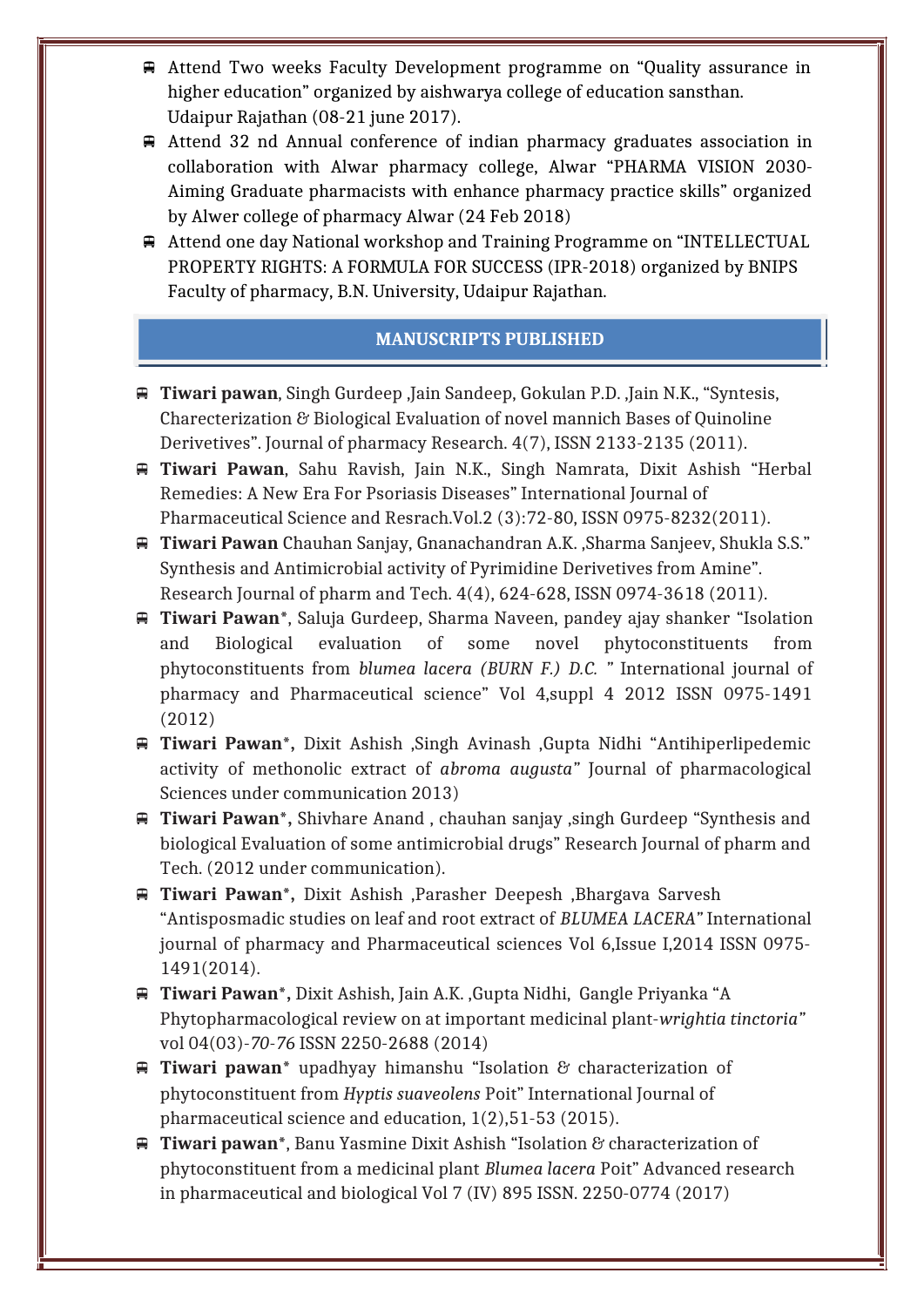- **Tiwari pawan**\*, Chaudhary Vikram, Dixit Ashish "A Questionnaire based evaluation of Teaching Methods in Practiced in Pharmacy Education in Gwalior-Chambal Region " Advanced research in pharmaceutical and biological Vol 2 (II) 906, ISSN. 2250-0774 (2017)
- **Tiwari pawan**\*, Joshi Chandra prakash, "Phytochemical investigation characterization and isolation of *SAUSSUREA OBVALLATA*" International journal of advanced research in pharmaceutical and biosciences ISSN 2277-6222
- **Tiwari pawan**\*, Goyal Anju "phytochemical and pharmacological activity of *scindapsus officinalis: A Review"* International journal of Green pharmacy, ISSN 0973-8258 Oct Dec 2018.12(4)237-241.
- **Tiwari pawan\*,** Goyal Anju, "Anti-Oxidant Activity of Ethanolic Fruits Extract of *Scindapsus officinalis* (Roxb)" Journal of Drug Delivery and Therapeutics 2019; 9(4 s):1087-1091.
- **Tiwari pawan\*,** Goyal Anju**, "**Phytochemical Screening and AntiDiabetic and Anti-Hyperlipidemic Activity of Ethanolic Fruits Extract of *Scindapsus Officinalis* (Roxb) Journal of Drug Delivery & Therapeutics. 2019; 9(4-s):1072-1086.
- **Tiwari pawan\*,** Goyal Anju**,** Joshi D.B. "isolation and charecterzation of phytoconstituents of ethanolic fruits extract of *Scindapsus Officinalis* (Roxb) International journal of pharmaceutical science and drug research. **(Under processing)**

# **BOOKS PUBLISHED**

- **Pawan Tiwari**\*, Ashish dixit, Vivekanand chatap "**Textbook of pharmaceutical biotechnology"** first edition studium Publishing House, New Delhi. 2015.
- **Pawan Tiwari**\*, Ashish dixit, Vivekanand chatap "**Textbook of pharmaceutical biotechnology"** Second edition Page publisher, New Delhi. 2018.
- **Pawan Tiwari**\*, Ashish dixit, Shekher verma "**Textbook of pharmaceutical Analysis "** First edition Bala publisher, New Delhi. (under communication)
- **Pawan Tiwari**\*, Ashish dixit, Vivekanand chatap "**Textbook of pharmaceutical Packaging"** New Age publication, New Delhi. ( under communication)

## **AWARDS AND ACHIVEMENTS**

- Nominated as college coordinator by Association of pharmaceutical teacher of India.
- Best Research Appreciation Award by "Association of pharmaceutical teacher of India.
- Best Poster Presentation and Teacher Award by "Association of Pharmacy Professional" held on 23 Sep, 2014 Nathdwara (Raj).
- $\bigoplus$  AISHE Institute program coordinator (2015-2016,2016-17 and 2017-18)
- Nodal officer in PMSSS scheme (2018-19)

# **TRAINING & SEMINAR**

Life time membership of *Association of Pharmaceutical Teachers of India***.**